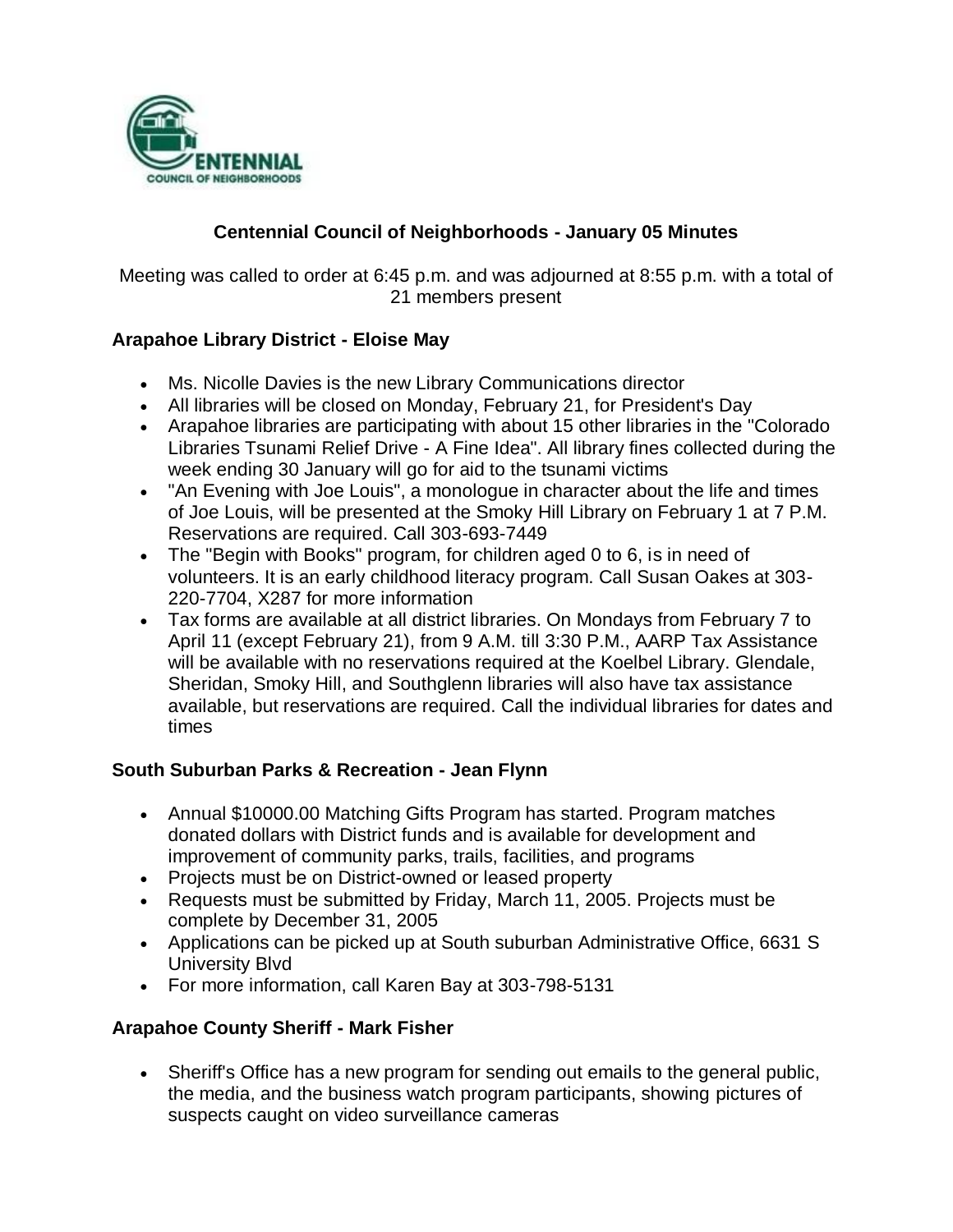- To create a new account or re-establish an account for email alerts under the new system, go to the County web site, www.co.arapahoe.co.us/Apps/selectAlert/Login.aspx
- Hosted a Regional meeting for the Citizen Corp, which manages the CERT program (CERT training schedules will be sent to all members)
- Arapahoe County is the leader for CERT training in the state of Colorado
- Sheriff's Office is sponsoring a "Crime Free Motel/Hotel" program, which provides motel/hotel managers with information on how to spot guests who are using the motel/hotel for criminal purposes

### **South Metro Fire District - Bob Rinne Parked Fire & Rescue - Vic Turner**

- Parker Fire is moving forward with Homeland Security disaster drills and training for groups from homeowner associations
- Colorado State Emergency Operations Center has moved into the South Metro Fire Rescue building
- South Metro is also working to finalize a building lease with the FBI
- Voters approved a tax mil levy of 9.25, but South Metro will only increase it to 8.95 mils
- The Fire Rescue International convention will be held in Denver in August, and will host fire chiefs from all over the world
- South Metro is proposing three new fire stations, one in the Skyridge Hospital area and one in the Daniel's Gate area
- Engine 34 will be added to the existing station near Park Meadows. Previously, only a ladder truck was at that location
- Fire District does not have as much emphasis on fires anymore because of the changing roles of the Fire Departments (more emphasis on Homeland Security). Also, since the schools are doing so much with the young, fire districts are concentrating more on senior citizens and retirement facilities
- Have had no major fires, but have had 2 airplane crashes, and several fatal automobile accidents

# **City of Centennial - Nancy Reubert**

- A Nuisance Ordinance has been passed by the City, which allows for nuisance abatement. Will be effective 30 days after being published
- Code enforcement violations will be added to the Court process by late spring or early summer
- The City will send out 4 newsletters this year, the first one will be on April 1
- Wal-Mart's grand opening in Centennial will be Wednesday, January 26 at 7 A.M.
- Elections for Mayor and for one City Council person in each ward will be November 4, 2005
- The Mayor will hold a Town Meeting every other month, and will also have two evenings per month of "Open Office" hours at the City Offices. Citizens can discuss any topic. These meetings will be on the first Tuesday, and third Thursday of each month from 6 to 8 P.M. The first meeting will be on Thursday, February 17. The first Town Meeting is scheduled for the first half of March. Dates will be announced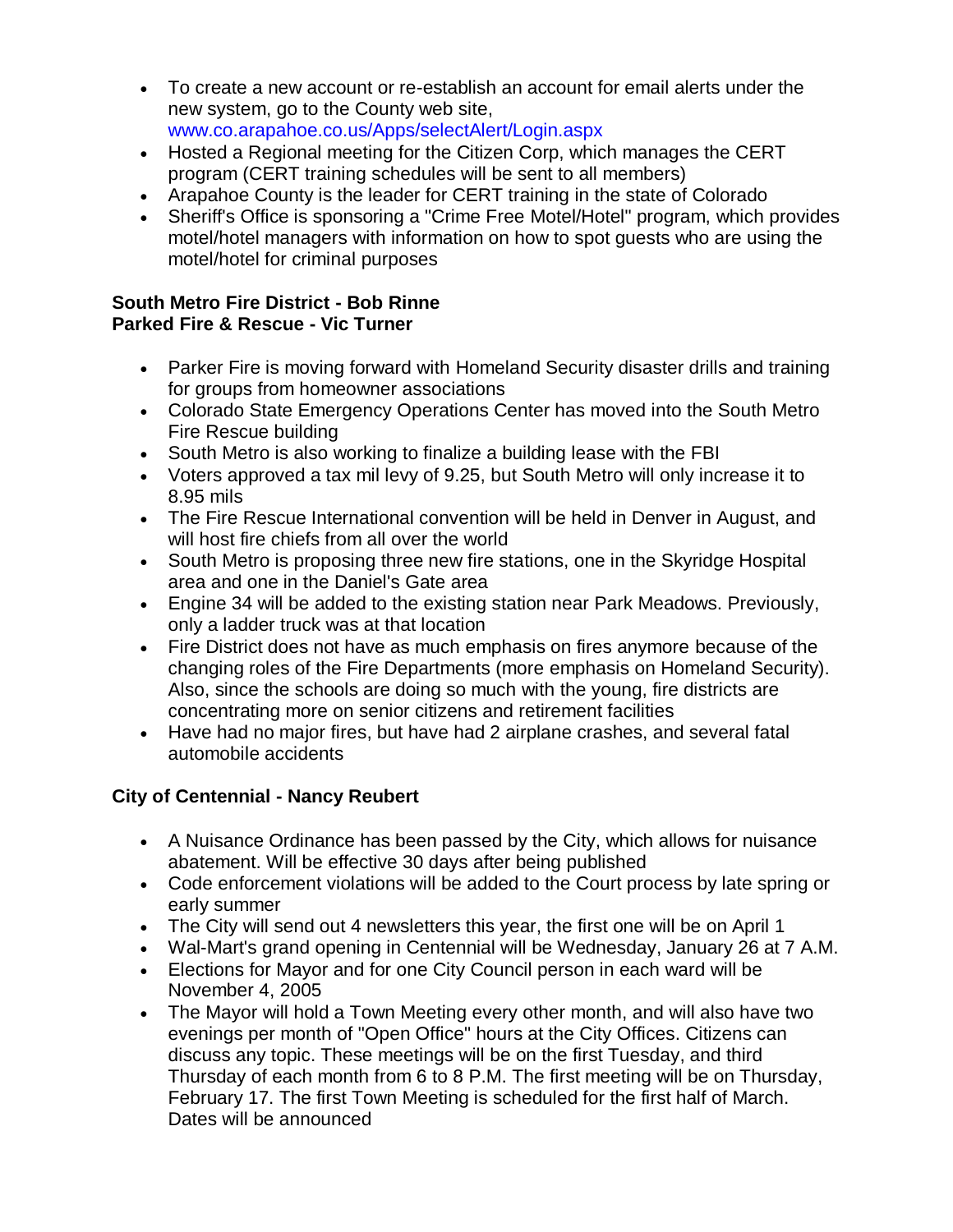- City's 2005 budget was passed in December, and can be found on the City's web site, www.centennialcolorado.com. Includes ambitious Public Works schedule for roads
- Several water drainage projects are in progress
- Antelope GID has been approved for water main construction in the Antelope neighborhood
- City has received \$1,200,000.00 from Arapahoe County Open Space tax for use to fund parks projects
- New street signs with the City's logo will be installed as signs are replaced
- City's fifth anniversary will be this September. Working to have community efforts to celebrate this event
- Code enforcement officer Joe Brooks is out on medical leave with Susie Ellis filing in for him

# **City of Centennial - Betty Ann Habig**

- No major changes will be made to Arapahoe Road (controlled access, new interchanges, etc.) for at least 10 years
- Proposal for interchange at C-470 and Colorado Blvd. was discussed at the Ward 1 town meeting. Call Bryan Weimer at 720-874-6521 for more information and to receive a copy of the handout
- City Council is discussing possibility of a Liquor Tasting Ordinance
- Will not run for re-election as City Council, but will run for State House Representative for District 37

## **City of Centennial - Andrea Suhaka**

 To email Andrea, do not use the City's email address (it is broken). Instead use her personal email address - standy@ecentral.com

## **City of Centennial - Todd Miller**

 Centennial, Arapahoe County, and South Suburban Parks and Recreation completed the Parks & Recreation study. After the findings are presented to the three agencies, Centennial and Arapahoe County will decide what direction to take. A link to a web site describing the study findings is on the City of Centennial web site

# **Arapahoe Park & Recreation - Rebecca Nash**

- New recreation center, which opened in November, has been a great success
- District is in planning stage for 2005, and will be applying for Arapahoe County Open Space funding

# **CenCON Reports - President - Cathy Noon**

- Arapahoe County is updating the HOA information. Please review the list (will be sent to all members) and update in writing to the County
- The Marathon property has been sold to a developer, and it is anticipated that the development will be residential